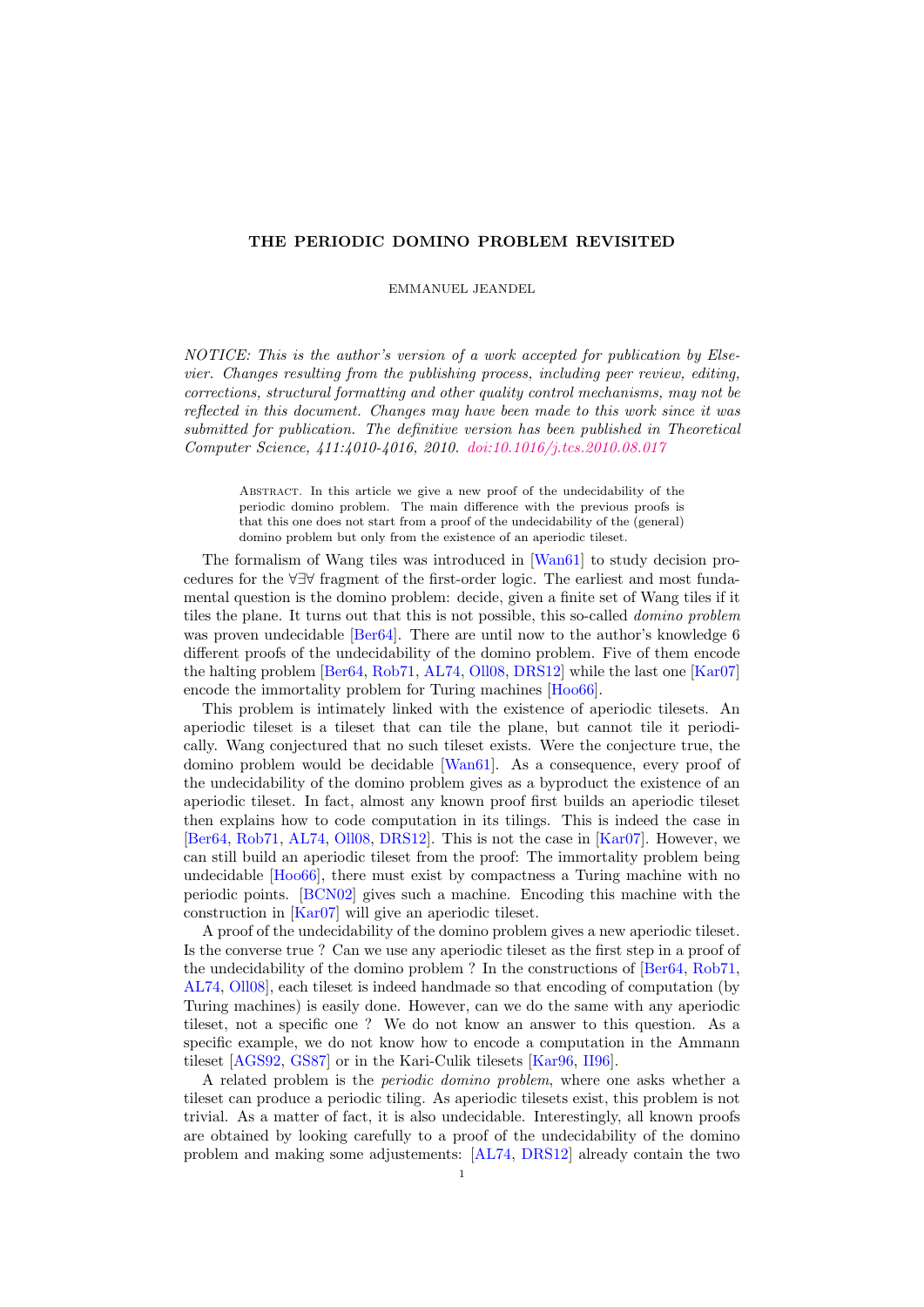results, while [\[GK72\]](#page-9-13) corresponds to [\[Ber64\]](#page-9-1) and [\[AD01\]](#page-9-14) to [\[Rob71\]](#page-9-2). One could also obtain a somewhat intricate proof tweaking [\[Kar07\]](#page-9-6) using the methods of [\[KO08\]](#page-9-15).

Similarly to the domino problem, any proof of the undecidability of the periodic domino problem gives a new aperiodic tileset. In this article, we will prove the converse: we will give a new proof of the undecidability starting from any aperiodic tileset. That is, an aperiodic tileset is all we need for this proof. The construction we use here is new. The main idea, which is quite simple, is exposed in section [2.1.](#page-2-0) The rest of the construction is textbook tilings.

This article is mostly self-contained. A superficial knowledge of Turing machines and finite automata is required.

## 1. WANG TILINGS

Wang tiles are square tiles with colored edges. A representation of a Wang tile can be found in Fig. [1.](#page-1-0)



<span id="page-1-0"></span>Figure 1. A Wang tile

Formally a Wang tile is a map t from the set  $\{N, S, E, W\}$  to a finite set Q. In the figure, we have  $t(N) = d, t(E) = b$ , etc. A *tileset*  $\tau$  is a finite set of Wang tiles.

A tiling c of the plane by  $\tau$  associates to each point of the discrete plane  $\mathbb{Z}^2$  a tile of  $\tau$  so that contiguous edges have the same color. If we denote by  $c_{i,j}$  the tile at position  $(i, j)$ , the condition becomes:

$$
c_{i,j}(N) = c_{i,j+1}(S)
$$
  

$$
c_{i,j}(E) = c_{i+1,j}(W)
$$

The domino problem is the following:

**Problem 1** (Domino problem). Decide, given a tileset  $\tau$ , whether there exists a tiling by  $\tau$ .

This problem was proven undecidable in [\[Ber64\]](#page-9-1).

A tiling c by  $\tau$  is *periodic* if there exist p so that for all i, j:

$$
c_{i,j}=c_{i+p,j}\,
$$

$$
c_{i,j} = c_{i,j+p}
$$

In this article we are interested in the following problem:

**Problem 2** (Periodic Domino problem). Decide, given a tileset  $\tau$ , whether there exists a periodic tiling by  $\tau$ .

A tileset is *aperiodic* if there exists tilings by  $\tau$ , but no periodic tilings. Aperiodic tilesets exist [\[Ber64,](#page-9-1) [Rob71,](#page-9-2) [AGS92,](#page-9-9) [Kar96,](#page-9-11) [II96\]](#page-9-12), so that in fact the periodic domino problem is a different problem from the domino problem. In fact, the main difficulty for the resolution of these problems is the existence of aperiodic tilesets. Did aperiodic tilesets not exist, would the two problems be decidable [\[Wan75\]](#page-9-16).

To simplify the construction, we will mostly deal with horizontally periodic tilings. A tiling c is *horizontally periodic* if there exists p so that for all  $i, j$ ,

$$
c_{i,j} = c_{i+p,j}
$$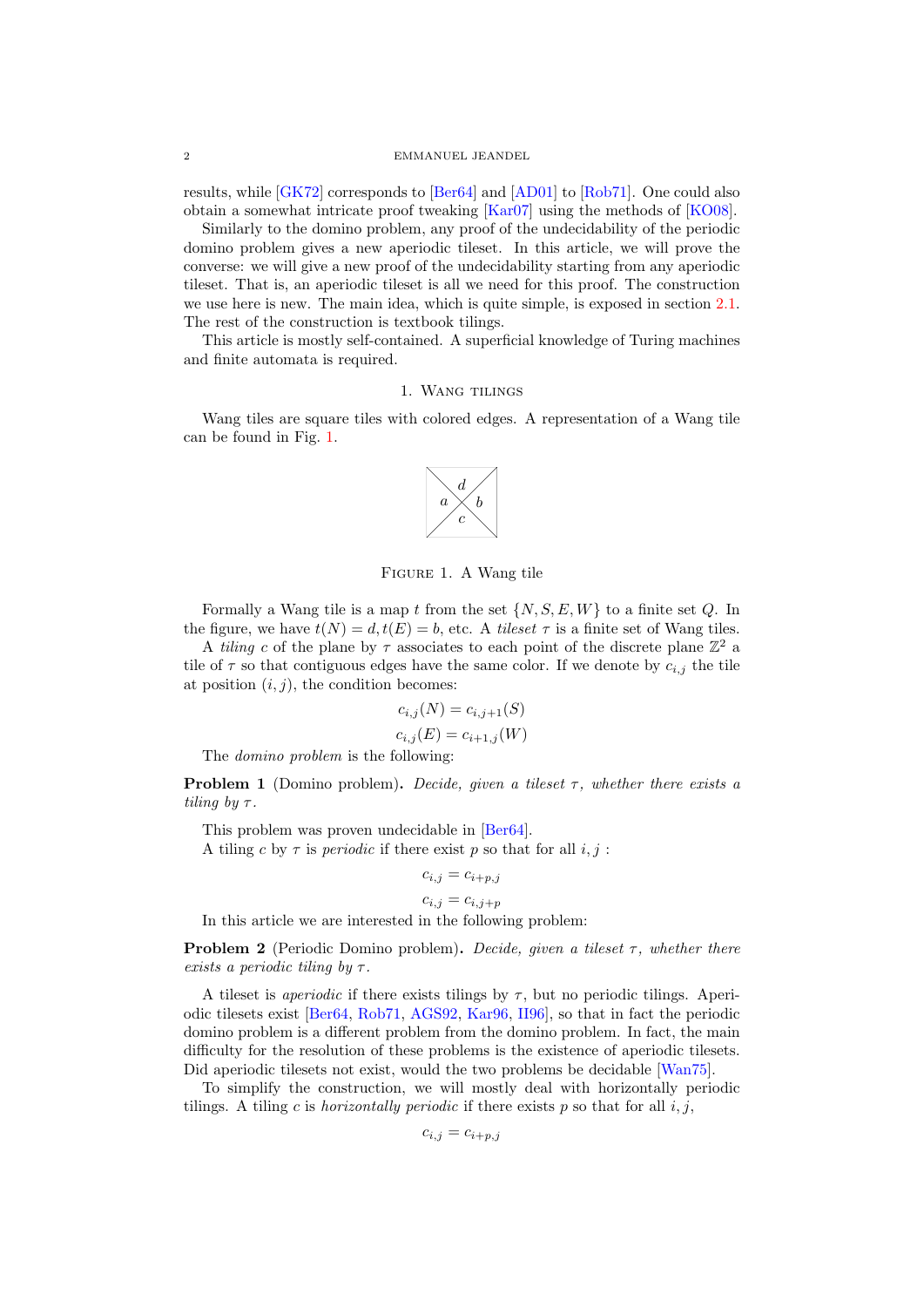The following lemma is folklore:

**Lemma 3.** Let  $\tau$  be a tileset. There exists a horizontally periodic tiling by  $\tau$  if and only if there exists a periodic tiling by  $\tau$ .

The proof of the nontrivial implication is as follows. Let  $c$  be a horizontally periodic tiling by  $\tau$ , of period p. Let  $d_i : i \mapsto c_{i,j}$  denote the j-th line. Each  $d_j$  is periodic of period p. As there are at most  $|\tau|^p$  different lines of period p, two  $d_j$  must be equal, say  $d_0$  and  $d_q$ . As a consequence, the map c' defined by  $c'_{i,j} = c_{i,(j \mod q)}$  is a tiling by  $\tau$  and is periodic of period lcm $(p, q)$ .

The purpose of this article is to give an easy proof of the following theorem.

### Theorem 4. The periodic domino problem is undecidable.

Our proof is as follows: Starting from any aperiodic tileset  $\tau$  (for example the Ammann tileset [\[AGS92\]](#page-9-9)) and a Turing machine M, we will build a tileset  $\tau_M$  so that  $\tau_M$  admits a periodic tiling if and only if M halts on the empty input. What is important to note is that our construction does not work at all if  $\tau$  is not aperiodic; our construction does not build any new aperiodic tileset, but needs to start from one.

## 2. The construction

In this section, we give our new proof of the theorem. We first briefly discuss the key steps of the proof.

We start from any aperiodic tileset  $\tau$ . The first part of the proof (section [2.1](#page-2-0)) and [2.2\)](#page-3-0) builds a tileset  $\tau_2$  starting from  $\tau$ . This tileset  $\tau_2$  wil be the (disjoint) union of three different tilesets of respectively *white*, *black* and *gray* tiles. The goal is to have every periodic tiling by  $\tau_2$  to look like a grid (see Fig. [2\)](#page-2-1) delimited by black tiles vertically and gray tiles horizontally. The second step is then to encode a Turing computation inside each square of the grid, starting e.g. from each lower left corner.

|  |  |  |  | <br>-<br><b>STATE</b>                                    |
|--|--|--|--|----------------------------------------------------------|
|  |  |  |  | <b>STATISTICS</b><br>--                                  |
|  |  |  |  |                                                          |
|  |  |  |  | -<br>-<br>store.<br>٠<br>--<br>___<br>--<br>--<br>--<br> |

<span id="page-2-1"></span>FIGURE 2. The grid shape for periodic tilings we would like to obtain

The second step is straightforward. The first step presents a slight difficulty.  $\tau_2$  produces arbitrary large all-white squares, and thus by compactness produces an all-white tiling. Were this tiling periodic, this would give us a periodic tiling without a grid. For the proof to work, the region inside a grid has to follow an aperiodic behaviour. This is where we use our aperiodic tileset  $\tau$ : the grids in periodic tilings by  $\tau_2$  will actually be grids filled with squares of tilings by  $\tau$ .

<span id="page-2-0"></span>2.1. The black and white coloring. We start from the aperiodic tileset  $\tau$  and consider all tiles from this tileset to be white. We then introduce black tiles, depicted in Fig[.3](#page-3-1) which are tiles where N and S are black, and E and W are of any color that can appear horizontally (i.e as  $E$  or  $W$ ) in a white tile. Our new tileset is then  $\tau_1 = \tau \cup \tau_N$  where  $\tau_N$  represents the new black tiles.

Now consider a (horizontally) periodic tiling by  $\tau_1$ . As  $\tau$  is an aperiodic tileset, this tiling must use tiles of  $\tau_N$ . A tile of  $\tau$  (resp.  $\tau_N$ ) must be surrounded vertically by tiles of  $\tau$  (resp.  $\tau_N$ ). As a consequence, any horizontally periodic tiling by  $\tau_1$  of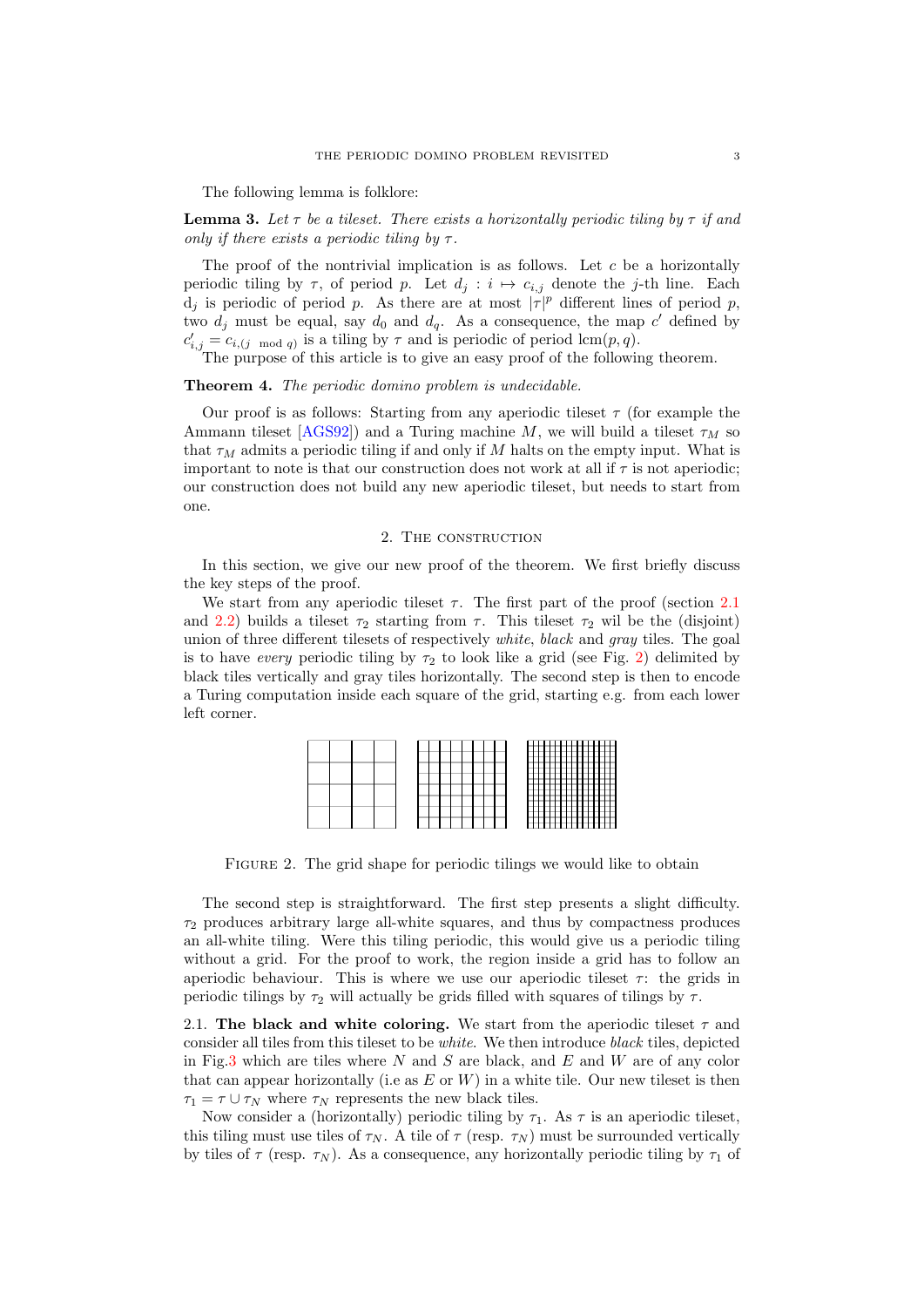<span id="page-3-1"></span>

Figure 3. Black tiles

period p consists of vertical columns of either white or black tiles, and must contain at least one black column, as depicted in Fig. [4.](#page-3-2) Conversely, for every  $n \geq 1$  there



<span id="page-3-2"></span>FIGURE 4. The generic shape of a periodic tiling by  $\tau_1$ 

exists a tiling by  $\tau_1$  of horizontal period n containing  $n-1$  white columns and one black columns: Just take  $n - 1$  columns from any tiling by  $\tau$  and add correctly a black column. Note that this tiling is typically not periodic, only horizontally periodic.

<span id="page-3-0"></span>2.2. The horizontal marker. We now change the tileset  $\tau_1$  into a tileset  $\tau_2$  so that:

- Every periodic tiling by  $\tau_2$  consists of "squares"
- For every  $n \geq 3$  there exists a periodic tiling by  $\tau_2$  where all squares are of size (at least)  $n$ .

We will see in the description of the tilings what we mean exactly by a square.

Consider the white space between two black lines. Represent the white as void and the black as walls. Suppose there is a "particle" in the void that goes from left to right and that teleports to the left every time it crosses the right wall, as depicted in Fig. [5.](#page-3-3)

<span id="page-3-3"></span>FIGURE 5. A particle that goes from left to right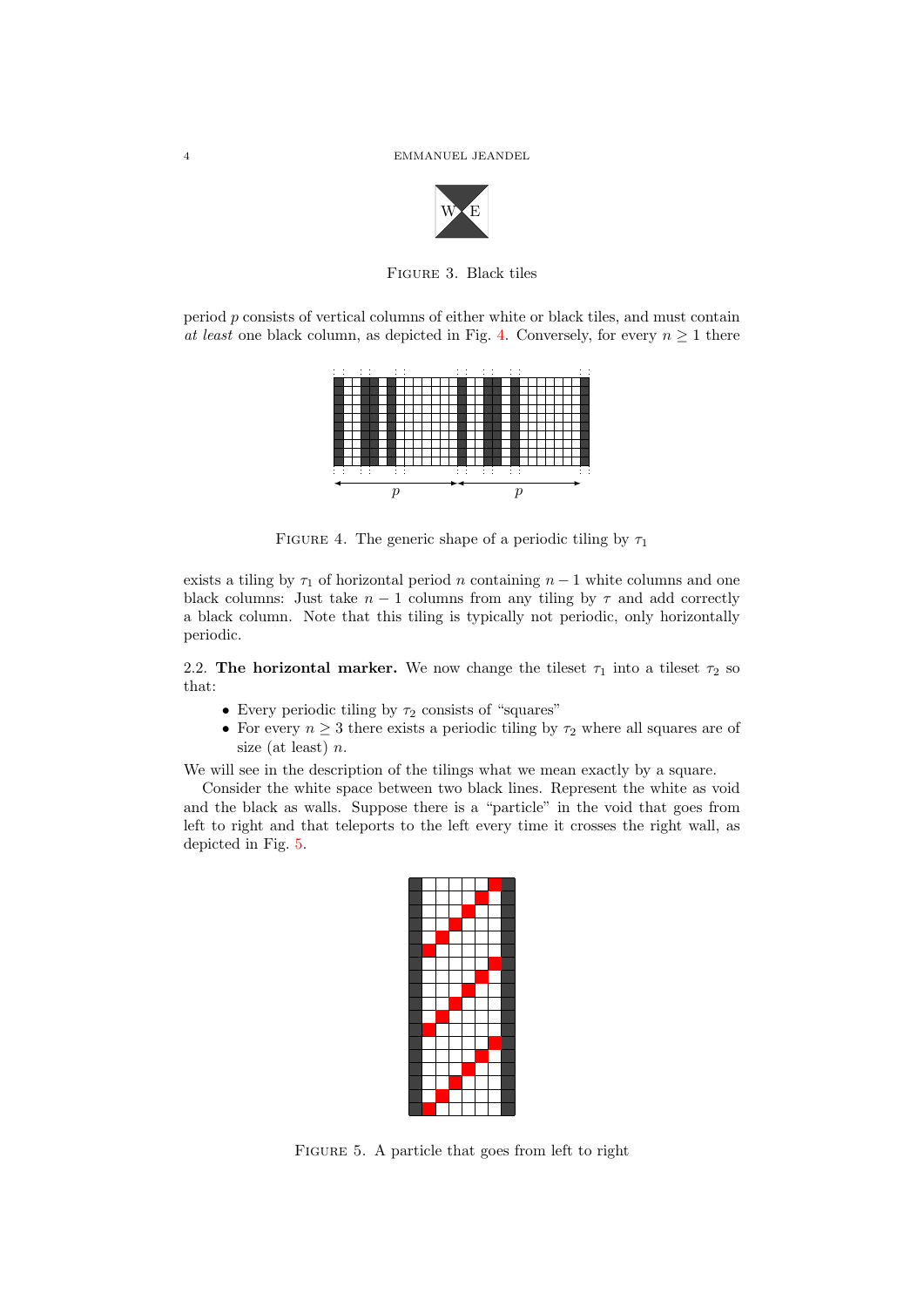Here is how we implement such a thing using Wang tiles. The particle will be represented by a 1 and the void by 0s. Hence each line must be in  $0*10*$ .

Now, consider the transducer in Fig. [6](#page-4-0) that takes every line to the following  $\text{line}^1$  $\text{line}^1$ .



<span id="page-4-0"></span>FIGURE 6. A transducer that maps  $0^n10^m$  to  $0^{n+1}10^{m-1}$  and  $0^n1$ to  $10^n$ . The states  $q_0$  and  $q'_0$  are initial states, and the significance of the transitions is as follows: if the transducer is in state  $q_2$  and reads a 0, then it emits a 1 and goes to state  $q_3$ . The first three states represent the most usual transitions, and the last three states represent the particular case of  $0 \cdots 01 \mapsto 10 \cdots 0$ .

We represent the transducer with Wang tiles: for each transition from  $q$  to  $q'$ reading a and outputting b, we create the tile where  $N, S, W, E$  is respectively  $b, a, q, q'$ , see Fig. [7.](#page-4-2)



<span id="page-4-2"></span>FIGURE 7. How to obtain a tile from a transition of the transducer

We obtain in this way the tileset  $\tau_A$  of Fig. [8.](#page-5-0) To represent initial and final states, we add for each initial state  $q$  and final state  $q'$  a tile where  $E, W$  is respectively  $q, q'$ , to obtain the tileset  $\tau_B$  in Fig. [9.](#page-5-1)

We now add to our initial tileset  $\tau_1$  a new layer in the following way:

- Superimpose to each white tile of  $\tau_1$  one of the tiles  $\tau_A$ . If the tile from  $\tau_A$ is one of the three last ones, we will say that the tile is gray.
- Superimpose to each black tile of  $\tau_1$  one of the tiles of  $\tau_B$

Hence  $\tau_2 = (\tau \times \tau_A) \cup (\tau_N \times \tau_B).$ 

Now a typical tiling between two black lines will look on the second layer as squares delimited by black and gray lines as depicted in Fig. [10.](#page-5-2) As a consequence,

• Every tiling between two black lines consists of squares, delimited by the gray tiles.

<span id="page-4-1"></span><sup>&</sup>lt;sup>1</sup>Note that the transducer works only if the line if of the form  $0*10*$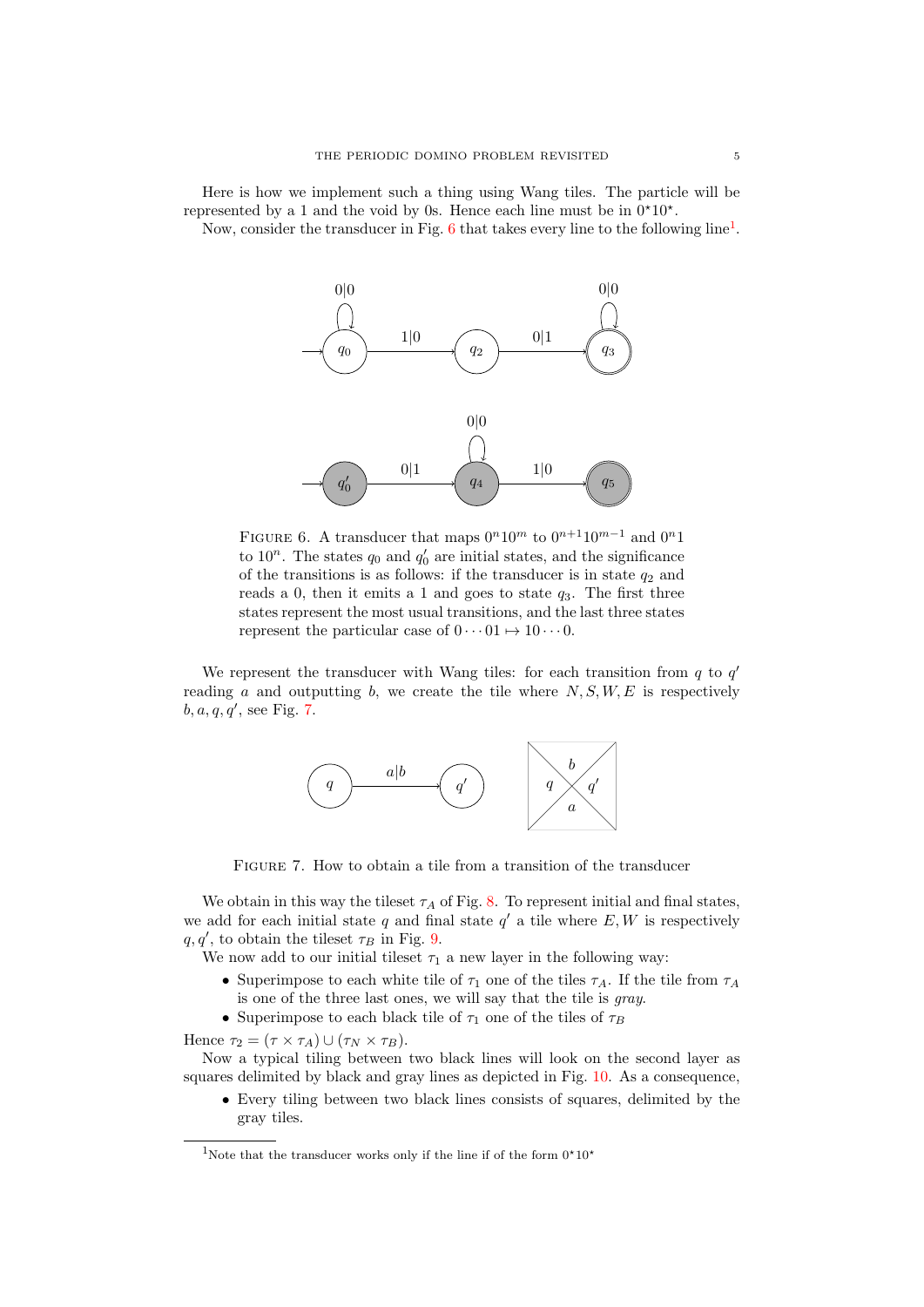

FIGURE 8. The tileset  $\tau_A$  corresponding to the transducer in Fig. [6](#page-4-0)

<span id="page-5-0"></span>

FIGURE 9. The tileset  $\tau_B$  corresponding to the initial and final states of the transducer in Fig. [6](#page-4-0)

<span id="page-5-1"></span>

FIGURE 10. A typical periodic tiling by  $\tau_2$  (only the second layer is depicted)

<span id="page-5-2"></span>• For every  $n \geq 3$ , there exists a periodic tiling where the distance between two black lines is exactly n, hence a tiling consisting entirely of  $(n - 1) \times$  $(n-1)$  squares.

Note that periodic tilings of  $\tau_2$  are not exactly grids. Indeed, we can obtain a tiling where each column between two black lines contain squares, but the squares might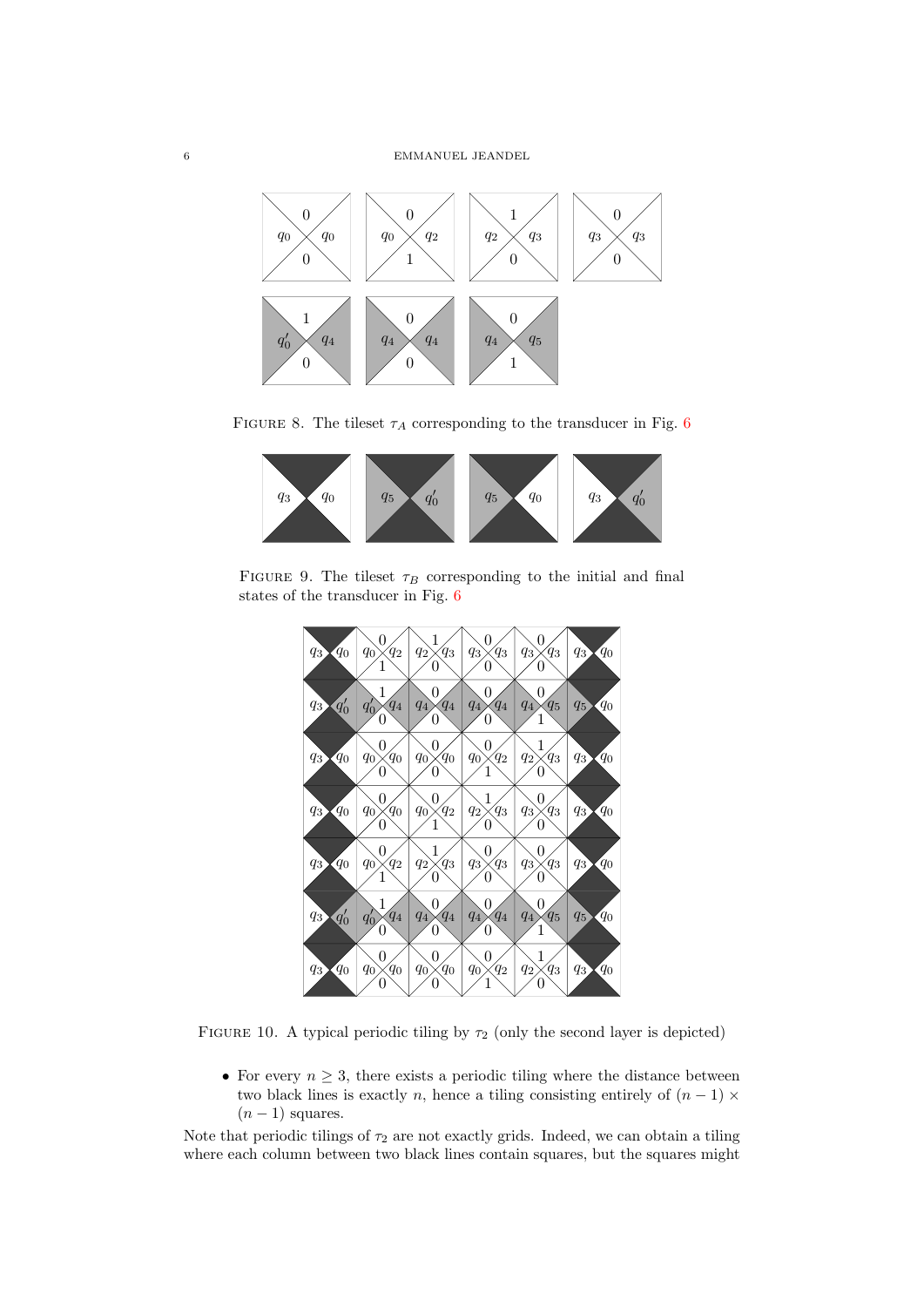be of different size or of different origin as in Fig. [11.](#page-6-0) To obtain grids, superimpose each black tile of  $\tau_1$  only with the first two tile of  $\tau_B$  indicated above rather than the four tiles. This part is not strictly necessary to obtain our result.



<span id="page-6-0"></span>FIGURE 11. A typical periodic tiling by  $\tau_2$  (only black and gray tiles are depicted)

<span id="page-6-2"></span>2.3. Encoding computation. Now that the tileset  $\tau_2$  is defined, it will be easy to prove the undecidability of the periodic domino problem.

Let M be a Turing machine over an alphabet  $\Sigma$  with a set of states Q. Let  $Q_0 = Q \cup \{0\}.$ 

We will see a configuration of M of size n as a word w over  $\Sigma \times Q_0$  that is  $w_i = (u_i, q_i)$  where  $u_i$  is the symbol in position i of the tape,  $q_i$  denotes the state of the Turing machine if the head is in position i,  $q_i = 0$  otherwise.

As in the previous section, we will use transducers to represent the evolution of the Turing Machine. The formal description of the transducer is given in Fig. [12.](#page-6-1)



<span id="page-6-1"></span>FIGURE 12. The skeleton of a transducer corresponding to a Turing Machine. For each pair  $(a, q)$  so that reading a in the state q makes the Turing Machine go *right*, writing  $b$  and going to state  $q'$ , we add the first three states. For each pair  $(a, q)$  so that reading  $a$  in the state  $q$  makes the Turing Machine go *left*, writing  $b$  and going to state  $q'$ , we add the last three states. u denotes any symbol. The transition  $(u, 0) | (u, q')$  means for example that the first element of the pair is unchanged, and the second one becomes  $q'$ .

It should be clear now that the transducer we obtain this way takes any configuration of a Turing Machine to its successor configuration (except of course if the head of the Turing Machine is to the far left/right of the word and the Machine has to go left/right).

We now use the exact same technique as in the previous section to build our tileset  $\tau_M$  on the black and white tiles. It remains to show how we code the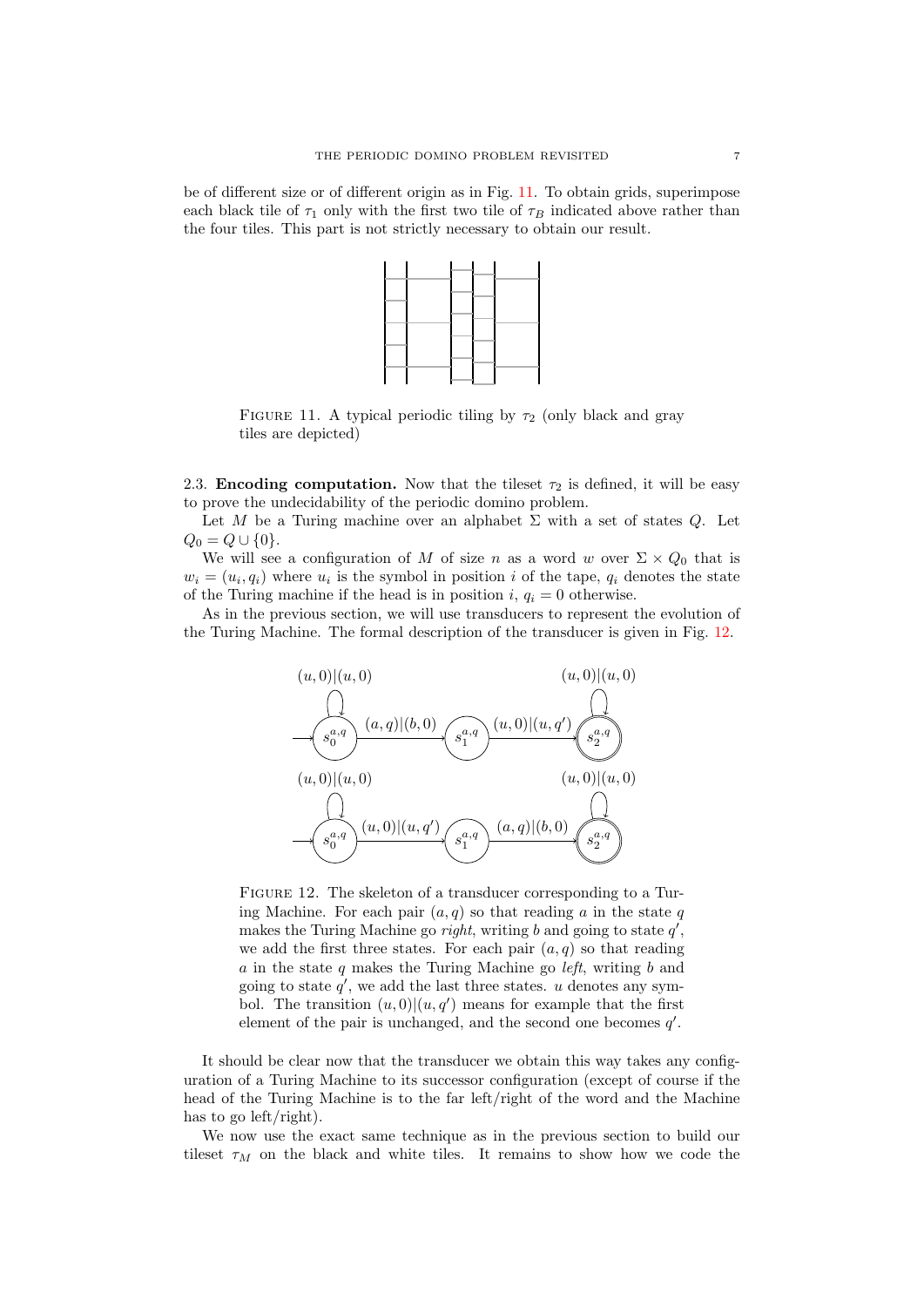

<span id="page-7-0"></span>FIGURE 13. Encoding of the initial and final configurations of the Turing Machine. u denotes any symbol, B is the blank symbol,  $q_0$ the initial state,  $q_F$  the final state of the Turing Machine

initial/final configuration. This will be done with the gray tiles, using the  $5|\Sigma|$  tiles given in Fig. [13,](#page-7-0) that we superimpose with the gray tiles of  $\tau_A$ . The following property is easy to verify: any tiling of a (finite) row starting from a 1 and finishing with a 3 has a word of  $(B, q_0)(B, 0)^*$  as his north side, and a word containing  $q_F$ in his south side.

To finish the construction of  $\tau_M$ , superimpose with the gray sides of  $\tau_B$  (the "corner" tiles) a 1 on the left, and a 3 on the right.

Now we prove that the construction works:

- Consider a (horizontally) periodic tiling by  $\tau_M$ . This tiling consists of squares, bordered by black columns and gray lines. Now we examine any square. This square codes an execution of the Turing Machine  $M$ . The north side of the lower gray line contains a word in  $(B, q_0)(B, 0)^*$  hence, the execution of the Turing Machine starts from the initial state for an empty input. The south side of the upper gray line contains a word containing the final state. Hence the execution of the Turing Machine reaches the final state. As a consequence, if there is a (horizontally) periodic tiling by  $\tau_M$ . then M halts on the empty input.
- Conversely, suppose that M halts on the empty input in  $n \geq 2$  steps. Then we can easily build a tiling by  $\tau_M$  which is horizontally periodic of period  $n+1$ .

As a consequence,  $\tau_M$  admits a (horizontally) periodic tiling (hence a periodic tiling) if and only if  $M$  halts on the empty input. This ends the proof.

# 3. Some remarks

We conclude this article with some remarks about the proof:

- Sections [2.2,](#page-3-0) [2.3](#page-6-2) is actually a result about (letter-to-letter, deterministic) transducers : there is no algorithm to decide given a (letter-to-letter) transducer f whether there exists a word x so that  $f^{i}(x)$  is defined for all i or equivalenty (by compactness) whether there exists a sequence of words  $(x_i)_{i\in\mathbb{Z}}$  of the same length so that  $f(x_i) = x_{i+1}$  for all  $i \in \mathbb{Z}$ .
- Note that the tileset  $\tau_M$  we obtain at the end always tiles the plane: the second and third step both contain one tile that tiles the plane periodically (for example, take the sixth tile of  $\tau_A$ , and the last tile of Fig[.13\)](#page-7-0). As a consequence, if the tiling does not contain any black tile in the first layer, there is no way to control what happens in the second and third step, and a trivial tiling can appear. The trick is that periodicity forces black tiles to appear, hence the second and third layer to behave correctly.
- By a similar argument, note that if our original tileset  $\tau$  tiles the plane periodically, there will always be a periodic tiling, and the construction fails dramatically. Hence the need for aperiodic tilesets.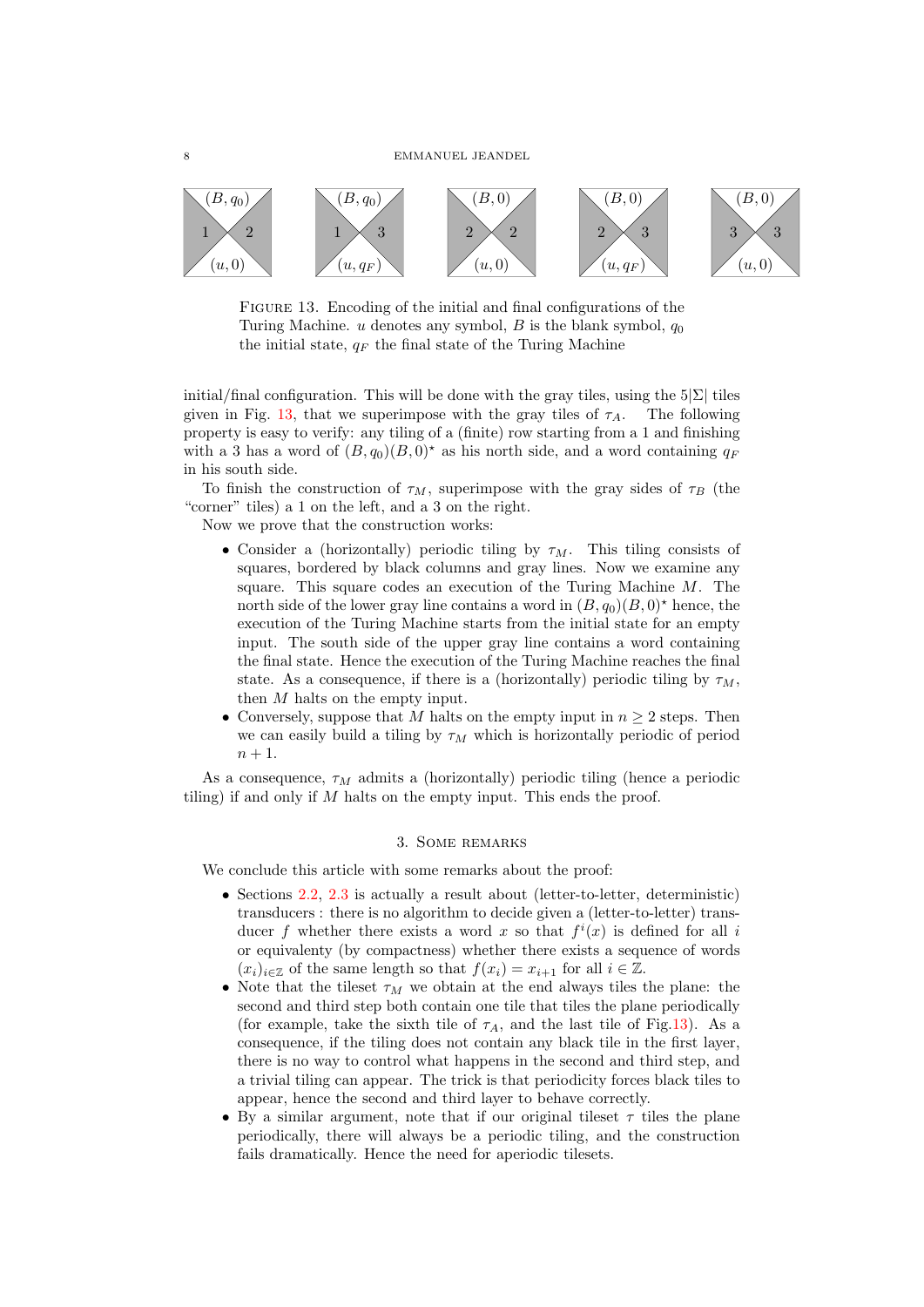• Our result can be formulated as follows. The two following statements are equivalent: (i) there exists an aperiodic tileset  $(ii)$  the periodic domino problem is undecidable.  $(i) \rightarrow (ii)$  follows from the proof,  $(ii) \rightarrow (i)$  follows from compactness (see e.g. [\[Wan75\]](#page-9-16)). It is important to note that what we have done here is not a proof of (ii) but rather a proof of (i)  $\rightarrow$  (ii), as illustrated by the two previous remarks. We may ask how this result generalizes. Suppose we are trying to tile other objects (the hyperbolic plane, a finitely generated group...), is the undecidability of the periodic domino problem equivalent to the existence of an aperiodic tileset ?

The situation is quite different for the domino problem. Let  $(ii')$ : the domino problem is undecidable. Then again,  $(ii') \rightarrow (i)$  follows directly from compactness. We do not know however of any direct proof of  $(i) \rightarrow$  $(ii')$ : all known proofs of  $(ii')$  start indeed by constructing an *ad hoc* aperiodic tileset. Formally speaking, this means we do not know a proof of  $(i) \rightarrow (ii')$  without first proving (i). In particular, we do not know how to encode computation in specific tilesets like e.g. the Ammann tileset [\[AGS92\]](#page-9-9).

• We can use our proof together with the undecidability<sup>[2](#page-8-0)</sup> of the domino problem [\[Ber64\]](#page-9-1) to prove the following result [\[GK72\]](#page-9-13):

Theorem 5. There exists an algorithm that given a Turing Machine M produces a tileset  $\tau_M$  so that

- If M does not halt on the empty input,  $\tau_M$  is an aperiodic tileset
- If M halts on state  $q_0$ ,  $\tau_M$  admits a periodic tiling
- If M halts on state  $q_1$ , there is no tiling by  $\tau_M$

The main idea is as follows. By co-r.e.-completeness of the domino problem, there is an algorithm that given a Turing Machine  $N$  produces a tileset  $\tau_N'$  so that

- If N does not halt on the empty input, there is a tiling by  $\tau_N'$
- If N halts, there is no tiling by  $\tau'_{N}$

We can change  $\tau_N'$  so that if N does not halt,  $\tau_N'$  is an aperiodic tileset: to do this, add an aperiodic layer to  $\tau'_N$ . Now use this tileset  $\tau'_N$  as the basis tileset  $\tau$  of the construction of the previous section. This is only the main idea and we leave all details to the reader.

- Our result is slightly weaker than the previous ones in the following sense. All other proofs build a tileset  $\tau_M$  so that if M halts on the empty input,  $\tau_M$  produces only one tiling (up to translation), which is periodic. As stated above, in our case  $\tau_M$  always produce nonperiodic tilings, hence a weaker result. For all common uses (e.g. the conservative reduction for ∀∃∀ [\[BGG01\]](#page-9-17), who relies on the previous theorem) our result is sufficient.
- Our result is stronger in the following sense. The least (horizontal) period of a periodic tiling by  $\tau_M$  is exactly the number of steps n of M before it halts. For other proofs, the period is typically  $O(n^2)$  or  $O(2^n)$ . This tighter bound is not coincidental. In fact, a refinement of our techniques can be used to give an answer to the following problem [\[JV10\]](#page-9-18): characterize which sets of positive numbers are periods of tilesets.

<span id="page-8-0"></span><sup>&</sup>lt;sup>2</sup>More accurately, we need the fact that the domino problem is co-r.e-complete